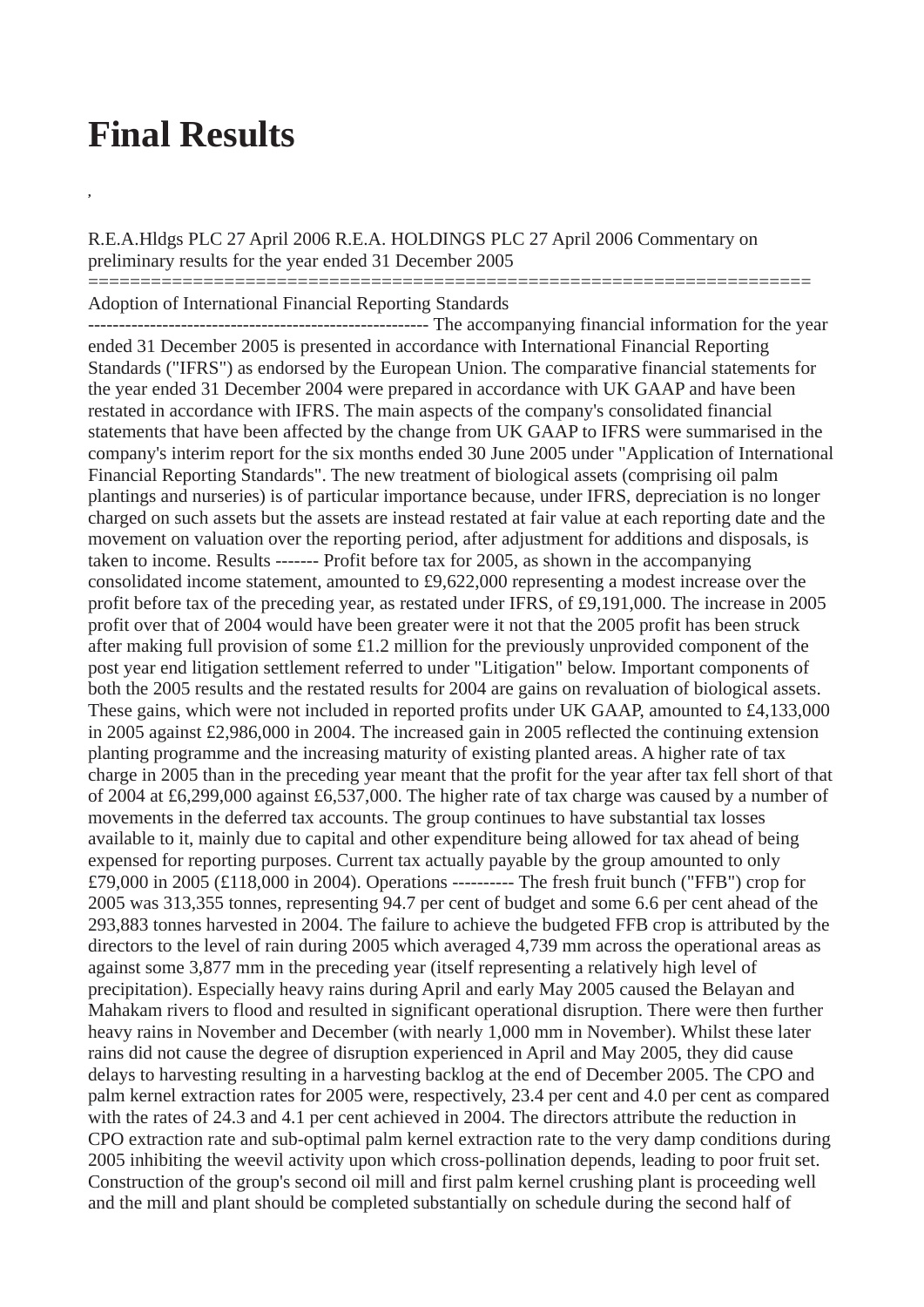2006. The new mill will have a similar eventual capacity to the existing mill. The additional milling capacity will be required from 2007 onwards as areas that are currently immature progressively come into cropping. The kernel crushing plant will process all palm kernel output from both the existing and the new mill to produce palm kernel oil and expeller. The group had planned further extension planting of oil palms during 2005 totalling 4,500 hectares. Land clearing operations were delayed by representations from certain affected local villagers seeking to renegotiate compensation payments agreed on their behalf by their village head and then, after the concerns of the affected individuals had been successfully allayed, by abnormally high rainfall in the last quarter of 2005. As a result, land clearing completed by end 2005 amounted only to 2,250 hectares. The balance of 2,250 hectares of the 2005 development programme has therefore been carried forward. Given that a limited delay in the transfer of oil palm seedlings from nursery to field should have no effect on the maturing of the resultant plantings, the directors are confident that the late completion of the 2005 programme will have no material long term adverse effect on future crops. For 2006, it is planned to complete the balance of the 2005 programme and to develop a further 3,750 hectares giving a total target of 6,000 hectares. Seedling availability at, and planting preparatory work completed by, end 2005 were sufficient to permit implementation of this programme and development to-date is progressing satisfactorily. Provided that CPO prices continue at current levels or better, the directors, while recognising that such a target is ambitious, intend that in 2007 the group should aim to plant an additional 7,000 hectares. Litigation ---------- In September 2005, the group commenced mediated discussions with Mr M E Zukerman and associated interests (the "MEZ group") regarding the longstanding dispute between the group and the MEZ group. The discussions were successfully concluded in January 2006 with the group and the MEZ group agreeing to settle all actual and threatened litigation claims between them. Under the terms of settlement, the group paid \$6 million to the MEZ group in settlement of various MEZ group claims (including claims for amounts totalling \$3.7 million for which the group had made provision by 30 June 2005) and the company acquired the 12.3 per cent minority interest in the group's Indonesian operations owned by the MEZ group for a consideration comprising \$19 million nominal of 7.5 per cent dollar notes 2012/14 of the company ("dollar notes"). Finance ------- On 17 August 2005, the company submitted to shareholders and holders of other securities of the company proposals for a reorganisation of the company's former 4 per cent convertible loan stock 2012. The proposals were duly approved on 12 September 2005 and resulted in the outstanding £3,050,497 nominal of convertible loan stock being exchanged for a total of 5,002,587 new ordinary shares and \$4,972,281 nominal of dollar notes. Later in September 2005, the group was successful in finalising the arrangement of new loan facilities in Indonesia totalling US\$45 million with a consortium of three banks. An immediate drawdown was made of \$38 million of the facilities of which some \$29 million was applied in repaying bank indebtedness and the balance was used to augment the group's working capital. A further \$3 million has been drawn in 2006 to-date. Also in 2006 to-date, a total of £10.24 million, net of estimated expenses, has been raised by issues at 260p per share of 1,372,000 new ordinary shares pursuant to a placing completed on 22 February 2006 and 2,828,000 new ordinary shares pursuant to a placing and open offer completed on 19 April 2006. The proceeds of the first placing were substantially applied in refunding the \$6 million paid to the MEZ group pursuant to the litigation settlement. The balance of the monies raised has been earmarked to fund the planned extension planting programme. Subject to confirmation of the reduction of capital referred to under "Dividends" below and to satisfaction of other usual conditions, the company has agreed to issue 3,000,000 new 9 per cent cumulative preference shares at a price of 105p per share pursuant to a further placing. If that issue becomes unconditional, it is proposed that the group structure should be simplified by winding up the company's subsidiary, Makassar Participation plc, in which a proportion of the preference share capital is held by third parties. The net proceeds of the preference share placing would be utilised in substantially funding the net cash outflow from the group that discharge of the liquidation entitlement of such third party holders would entail. The transactions described in the immediately preceding paragraphs have together significantly enhanced both the group's capital base and its immediate cash resources and facilities. Whilst future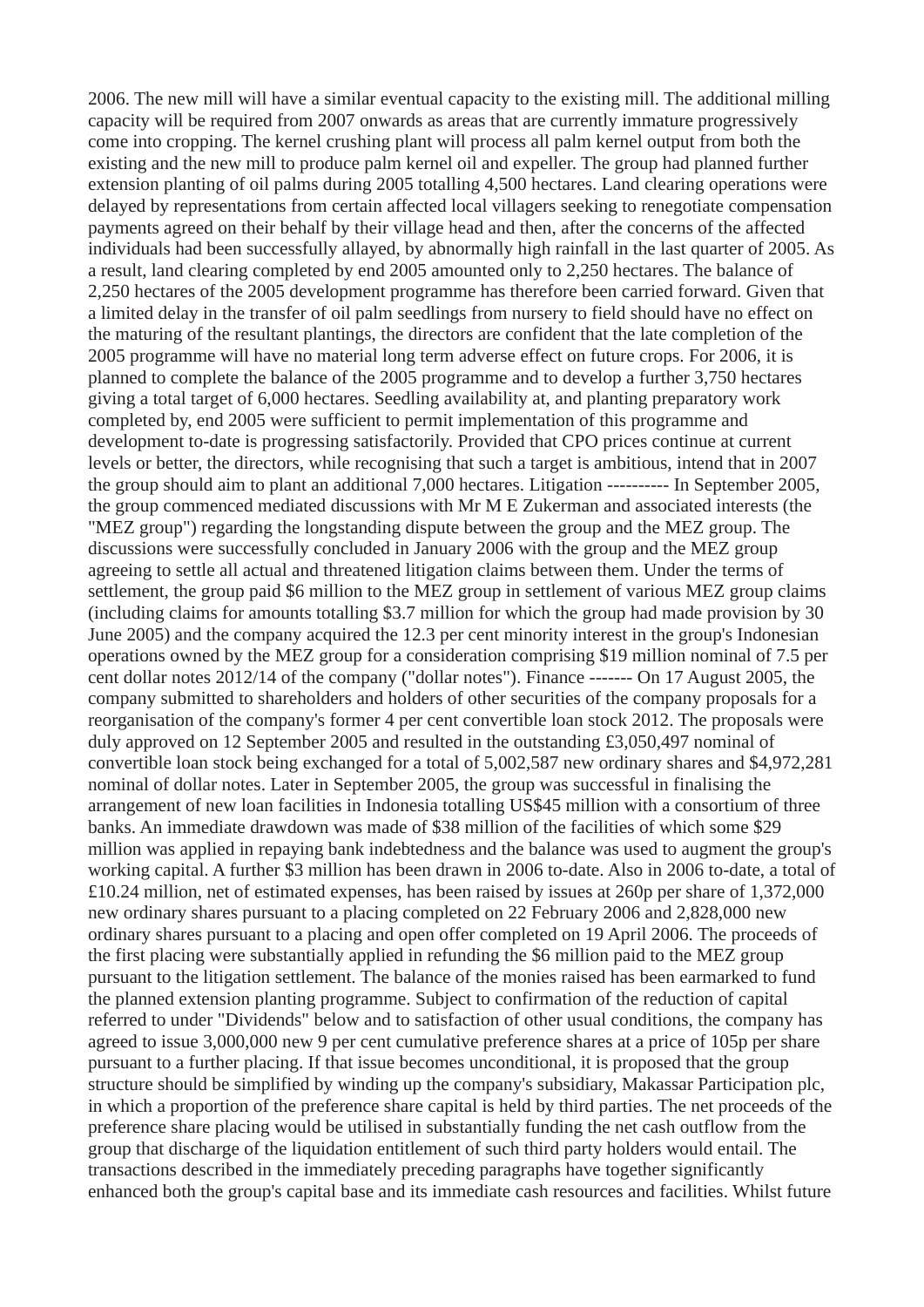operating cash flows will be dependent upon a number of factors, the directors expect that such cash flows and the available cash resources and facilities will be sufficient to enable the group to fund both the planned development programme up to 31 December 2007 and debt repayments up to that date. Dividends --------- The fixed semi-annual dividends on the 9 per cent cumulative preference shares that fell due on 30 June and 31 December 2005 were duly paid. The developments described under "Litigation" and "Finance" above have reduced the uncertainties faced by the group and improved its financial stability. Nevertheless the group will continue to face significant potential demands on cash for both the planned continuing development of the group's operations and to meet scheduled repayments under the Indonesian consortium loan facilities. Accordingly, the directors do not recommend the payment of a dividend on the ordinary shares in respect of 2005. The directors remain committed to the restoration of ordinary dividends as soon as they are confident that the group's cash flow can safely support the payment of such dividends. To reduce the possibility that a technical limitation might inhibit the future payment of dividends (especially dividends on the preference shares) which the directors would, from a commercial viewpoint, feel able to recommend, the directors have proposed a £6 million reduction in the capital of the company and the release of that amount to distributable reserves. This proposal was approved by shareholders and warrant holders on 18 April 2006 but remains subject to confirmation by the High Court. An application for such confirmation is expected to be heard on 18 May 2006. Prospects --------- The extension planting programme in respect of which planting out commenced in 2004 will not make any worthwhile contribution to crops until 2007. Accordingly, the group is budgeting for an FFB crop in 2006 of 353,000 tonnes. Crops to end March 2006 were approximately 15,000 tonnes ahead of budget but, as the monthly phasing of each year's crop varies from year to year, this should not be taken as indicating any likelihood that the FFB crop for 2006 as a whole will be above budget. Moreover, an element of the surplus over budget reflects the harvesting backlog at end December 2005. Higher operating costs in US dollar terms and, in particular, the increased cost of diesel following the removal of government subsidies, will have some adverse effect on operating margins going forward. Against this, recent weeks have seen some softening in world freight rates which, if maintained, should be reflected in the differential between CPO prices CIF Rotterdam and FOB East Kalimantan, such differential having been at historically high levels for most of 2005. Moreover, the directors believe that the outlook for CPO demand is positive given the increasing use of CPO as a bio-fuel. Accordingly the directors believe that, absent further weather abnormalities, 2006 will prove a satisfactory year for the group. Beyond 2006, the directors foresee significant year on year increases in output as new plantings under the extension planting programme progressively come into production and move to full yield. This should be positive for the group's future. Consolidated income statement for the year ended 31 December 2005 2005 2004 =================================== £'000 £'000 Revenue 14,944 16,052 Cost of sales  $(6,641)$  $(6,072)$  ------ ------ Gross profit 8,303 9,980 Net gain arising from changes in fair value of biological assets 4,133 2,986 Other operating income 6 1,059 Distribution costs (190) (32) Administrative expenses (1,572) (2,918) Other operating expenses - (285) ------ ------ Operating profit 10,680 10,790 Investment revenues 98 157 Finance costs (1,156) (1,756) ------ ------ Profit before tax 9,622 9,191 Tax (3,323) (2,654) ------ ------ Profit for the year 6,299 6,537 ====== ====== Attributable to: Ordinary shareholders 4,520 4,783 Preference shareholders 765 639 Minority interests 1,014 1,115 ------ ------ 6,299 6,537 ====== ====== Earnings per 25p ordinary share Basic 20.0p 24.2p Diluted 16.7p 18.0p All operations in both years are continuing Consolidated balance sheet at 31 December 2005 2005 2004

============================================== £'000 £'000 Non-current assets: Biological assets 68,192 51,765 Property, plant and equipment 10,565 7,497 Prepaid operating lease rentals 661 294 Deferred tax assets 5,619 7,642 Non-current receivables 1,193 490 ------ ------ Total non-current assets 86,230 67,688 ------ ------ Current assets: Inventories 2,017 1,744 Trade and other receivables 2,854 2,817 Assets held for resale - 1,067 Cash and cash equivalents 5,007 1,061 ------ ------ Total current assets 9,878 6,689 ------ ------ Total assets 96,108 74,377 ------ ------Current liabilities: Trade and other payables (7,122) (3,512) Current tax liabilities (141) (121)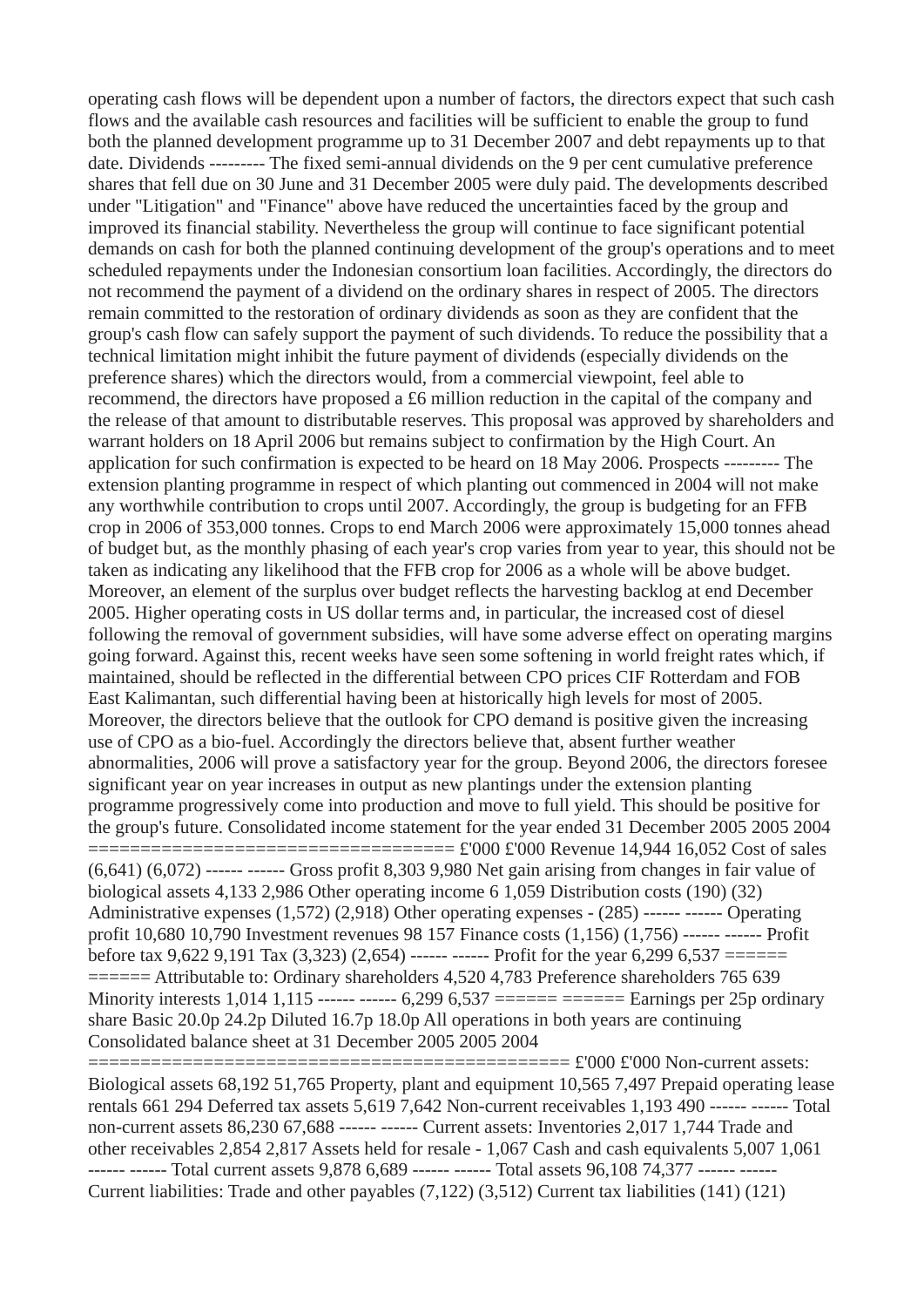Obligations under finance leases (354) (318) Bank loans (2,180) (2,680) Other loans and payables (149) (142) ------ ------ Total current liabilities (9,946) (6,773) ------ ------ Non-current liabilities: Bank loans (19,913) (12,790) Convertible loan stock - (2,337) US dollar notes (2,852) - Deferred tax liabilities (17,372) (14,971) Obligations under finance leases (190) (347) Other loans and payables (1,702) (1,823) ------ ------ Total non-current liabilities (42,029) (32,268) ------ ------ Total liabilities (51,975) (39,041) ------ ------ Net assets 44,133 35,336 ====== ====== Equity: Share capital 14,788 13,533 Share premium account 2,627 3,885 Capital redemption reserve 3,240 3,240 Warrants 1,162 1,164 Translation reserve (5,858) (9,129) Equity reserve - 370 Retained earnings 21,668 17,148 ------ ------ 37,627 30,211 Minority interests 6,506 5,125 ------ ------ Total equity 44,133 35,336 ====== ====== Consolidated statement of recognised income and expense for the year ended 31 December 2005 2005 2004 =============================================== £'000 £'000 Exchange translation differences 3,522 (2,726) Tax on items taken directly to equity 352 125 ------ ------ Net income / (loss) recognised directly in equity  $3,874$  (2,601) Profit for the year  $6,299$   $6,537$  ------ ------ Total recognised income and expense for the year  $10,173$  3,936 ====== ====== Attributable to: Ordinary shareholders 7,791 2,621 Preference shareholders 765 639 Minority interests 1,617 676  $---$ - $---$  10,173 3,936  $-- -- ---$  Reconciliation of movements in equity for the year ended 31 December 2005 2005 2004 ===================================== £'000 £'000 Total recognised income and expense for the year 10,173 3,936 Issue of new ordinary shares arising on conversion of convertible loan stock 7 541 Issue of new ordinary shares arising on

restructuring of the balance of the convertible loan stock and write off of debt and equity issuance costs (384) - Issue of preference shares - 1,600 Issue of ordinary shares on exercise of warrants 2 47 Dividends to minority shareholders of a subsidiary (236) (163) Dividends to preference shareholders (765) (639) ------ ------ 8,797 5,322 Equity at beginning of year 35,336 30,014 ------  $---$  Equity at end of year 44,133 35,336  $-- -- ---$  Consolidated cash flow statement for the year ended 31 December 2005 2005 2004 =================================== £'000 £'000 Operating profit 10,680 10,790 Depreciation of property, plant and equipment 806 639 Amortisation of prepaid operating lease rentals 19 9 Biological gain (4,133) (2,986) Gain on disposal of property, plant and equipment (5) (7) Loss on disposal of investment 9 - ------ ------Operating cash flows before movements in working capital 7,376 8,445 Increase in inventories (116) (218) (Increase) / decrease in receivables (647) 12 Increase / (decrease) in payables 2,933  $(2,912)$  Exchange differences  $(505)$  367 ------ ------ Cash generated by operations 9,041 5,694 Taxes paid (59) (118) Interest paid  $(1,008)$  (800) ------ ------ Net cash from operating activities 7,974 4,776 ------ ------ Investing activities Interest received 98 54 Proceeds on disposal of property, plant and equipment 15 15 Purchases of property, plant and equipment (2,931) (1,048) Expenditure on biological assets (5,660) (2,264) Expenditure on operating leases (332) (108) Purchase of investments - (1,067) Disposal of investments 1,058 - ------ ------ Net cash used in investing activities (7,752) (4,418) ------ ------ Financing activities Preference dividends paid (765) (639) Repayment of borrowings (17,463) (11,108) Repayment of obligations under finance leases (158) (411) Proceeds of issue of ordinary share capital less expenses (138) 47 Proceeds of issue of preference share capital less expenses - 1,600 New borrowings raised 22,093 4,654 Issue costs of US dollar notes  $(49)$  - ------ ------ Net cash used in financing activities 3,520  $(5,857)$  ------ ------Cash and cash equivalents Net increase / (decrease) in cash and cash equivalents 3,742 (5,499) Cash and cash equivalents at beginning of year 1,061 6,790 Effect of exchange rate changes 204 (230) ------ ------ Cash and cash equivalents at end of year  $5,007$   $1,061$  ====== ====== Accounting policies =================== The accounting policies are as set out in the company's interim report for the six months ended 30 June 2005, and have been consistently applied. Notes ===== Revenue 2005 2004 ------- £'000 £'000 Sales of goods 14,770 15,939 Revenue from services 174 113 ------ ------ 14,944 16,052 Other operating income 6 1,059 Investment income 98 157 ------  $---$  Total revenue 15,048 17,268  $-- -- ---$  Other operating income includes a gain on repurchase of debt of £nil (2004 £876,000). Segment information ------------------- In the table below, the group's sales are analysed by geographical origin and the carrying amount of segment net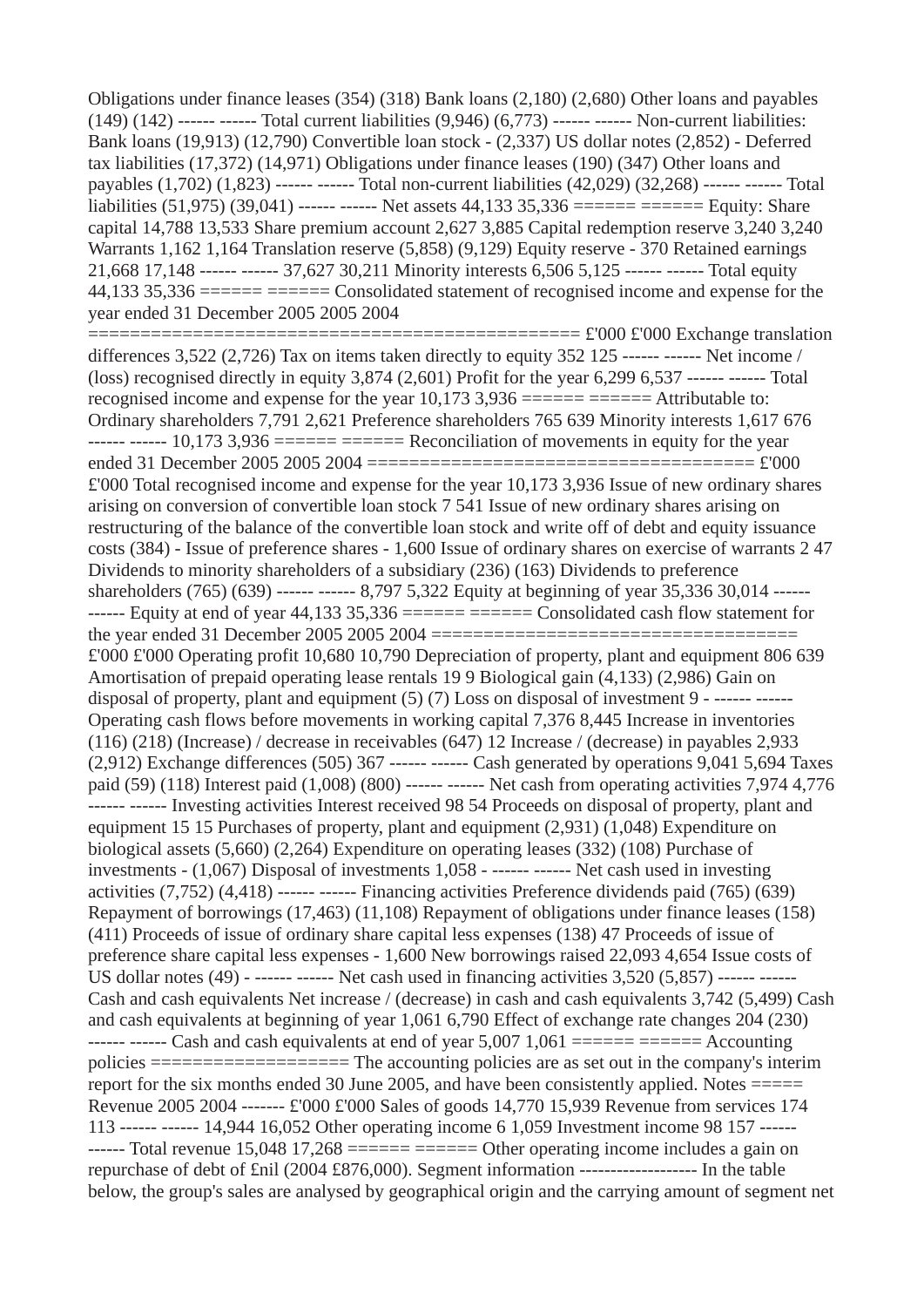assets and additions to property, plant and equipment by geographical area of location. No analyses are provided by business segment as the group has only one business segment. 2005 2004 £'m £'m Sales by geographical market: United Kingdom 0.2 0.1 Europe 0.6 - Indonesia 8.8 11.4 Rest of Asia 5.3 4.6 ------ ------ 14.9 16.1 ====== ====== Carrying amount of segment net assets by geographical area of asset location: United Kingdom 0.9 (3.2) Indonesia 43.2 38.5 ------ ------ 44.1 35.3 ====== ====== Biological assets 2005 2004 ----------------- £'000 £'000 Beginning of year 51,765 50,128 Additions to planted area and costs to maturity 5,660 2,264 Net biological gain 4,133 2,986 Exchange differences 6,592 (3,613) Transfers 42 - ------ ------ End of year 68,192 51,765  $=$  $=$  $=$  $=$  $=$  $=$  $=$  $=$  $=$  $=$  $$$  Finance costs 2005 2004 ------------- $\leq$  1000  $\leq$  1000 Interest on bank loans and$ overdrafts 1,302 1,065 Interest on convertible loan stock 95 211 Interest on US dollar notes 94 - Interest on other loans 168 252 Interest on obligations under finance leases 64 69 ------ ------ 1,723 1,597 Less: Amount included as additions to biological assets (967) (606) ------ ------ 756 991 Other finance charges 277 26 Exchange loss on repayment of long term intra-group foreign currency loans 123 739 ------ ------ 1,156 1,756 ====== ====== Amount included as additions to biological assets arose on the general pool of borrowings applicable to the Indonesian operations and reflected a capitalisation rate of 40.6 per cent (2004 - 31.3 per cent). Tax 2005 2004 --- £'000 £'000 Current tax: UK corporation tax - - Foreign tax 79 118 ------ ------ Total current tax 79 118 ------ ------ Deferred tax: Current year 3,244 2,536 Attributable to an increase in the rate of tax - - ------ ------ Total deferred tax 3,244 2,536 ------ ------ Total tax 3,323 2,654 ====== ====== Dividends 2005 2004 --------- £'000 £'000 Amounts recognised as distributions to equity holders: Preference dividends of 9p per share 765 639 Ordinary dividends - - ------ ------ 765 639 ====== ====== Earnings per share 2005 2004 ------------------ £'000 £'000 Earnings for the purpose of basic earnings per share being net profit attributable to ordinary shareholders 4,520 4,783 Interest on convertible loan stock (net of tax) 66 148 ------ ------ Earnings for the purpose of diluted earnings per share 4,586 4,931  $\equiv$  $\equiv$  $\equiv$  $\equiv$  $\equiv$  $\equiv$  $\equiv$  $\equiv$  $\equiv$  $\sim$  $\sim$  $\sim$ 000 Weighted average number of ordinary shares for the purpose of basic earnings per share 22,631 19,755 Effect of dilutive potential ordinary shares 4,784 7,656 ------ ------Weighted average number of ordinary shares for the purpose of diluted earnings per share 27,415 27,411 ====== ====== Events after the balance sheet date ----------------------------------- The litigation previously commenced or threatened against the company and certain of its directors and subsidiaries by interests associated with Mr M E Zukerman ("the MEZ group") was settled on 23 January 2006. Pursuant to the litigation settlement with the MEZ group: the group paid \$6 million to the MEZ group as additional interest on former loans to the company's subsidiary, PT REA Kaltim Plantations and in settlement of various claims by the MEZ group for fees for past services and financial support; and the company acquired the 12.3 per cent minority interest in the issued ordinary share capital of the company's subsidiary, Makassar Investments Limited, owned by the MEZ group for a consideration comprising the issue by the company to the MEZ group of \$19 million nominal of US dollar notes. On 22 February 2006, the company issued 1,372,000 ordinary shares, fully paid, to Mirabaud Pereire Nominees Limited by way of a placing at a subscription price of 260p per share. The net proceeds amounted to £3.44 million. The agreement in respect of the placing was made on 14 February 2006. The closing mid-market price of the existing ordinary shares on 13 February 2006 was 321.5p. On 19 April 2006, the company issued 2,828,000 ordinary shares fully paid at a subscription price of 260p per share. Of these ordinary shares, 1,104,856 were issued pursuant to an open offer and 1,723,144 were issued to Mirabaud Pereire Nominees Limited by way of a placing. The estimated net proceeds amounted to £6.80 million. Financial information and publication of annual report ------------------------------------------------------ Whilst the financial information included in this preliminary announcement (the "preliminary financial information") has been computed in accordance with IFRS, this announcement does not itself contain sufficient information to comply with IFRS. The company expects to publish its 2005 annual report, incorporating its consolidated financial statements, in early May 2006. The preliminary financial information does not constitute statutory accounts of the company for the years ended 31 December 2004 or 2005, but is derived from those accounts. Statutory accounts for 2004 have been delivered to the Registrar of Companies and those for 2005 will be delivered following the company's 2006